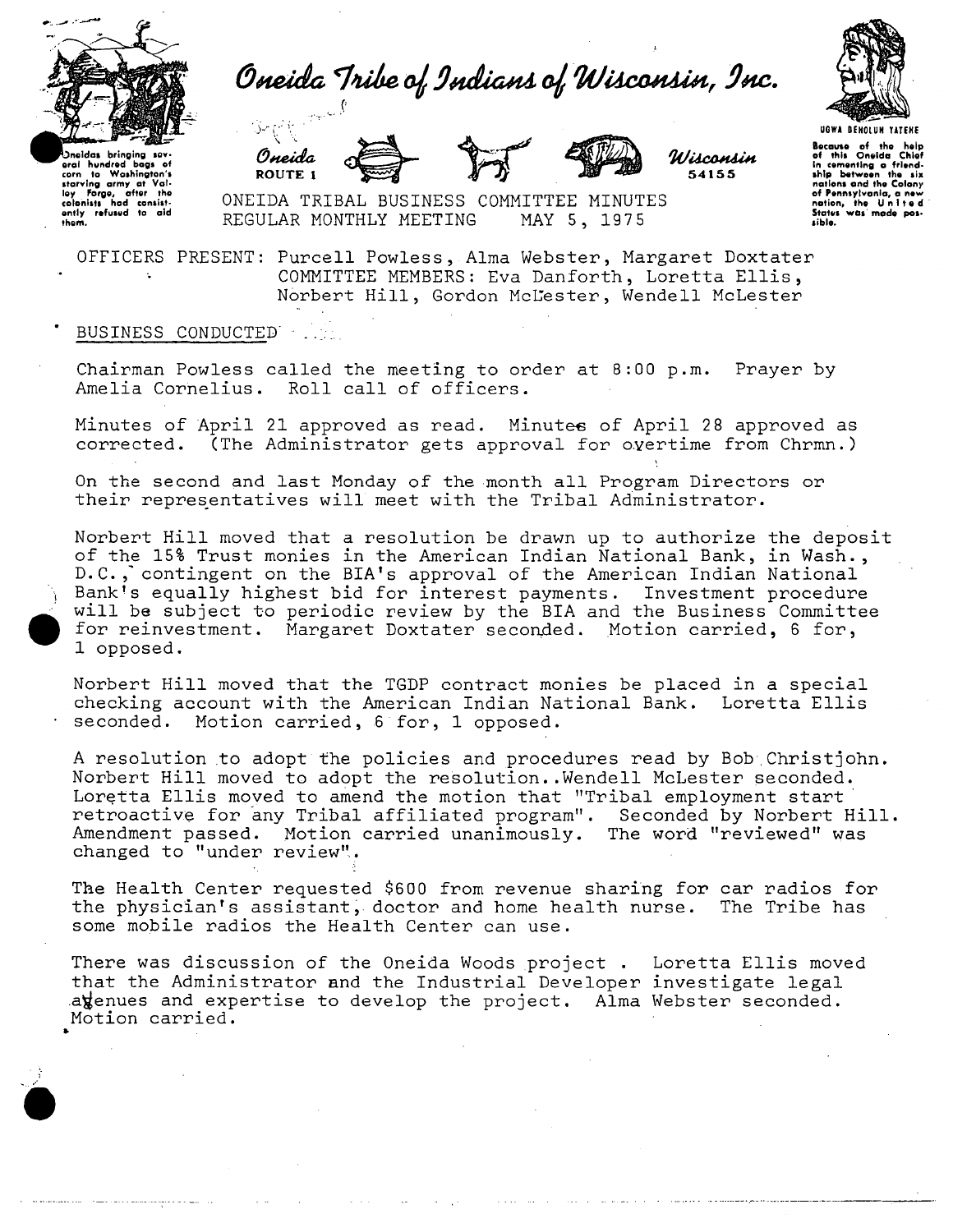

Oneida Tribe of Indians of Wisconsin, Inc.







!!Jisconsin 54155  $P. 2$ 

University of the control of the control of the control of the control of the control of the colonist had contained the colonist the colonist the control of the colonist the control of the control of the control of the con

ONEIDA TRIBAL BUSINESS COMMITTEE

of this Onevice Chie the computing a friend nations and the Colon<br>of Pinnsylvania, a new<br>nation, the Unite<br>Status was made por

Discussion of CETA Title V1 funding. If the Auministrative Assistant were changed to Administrative Secretary funds would be available through Feb. 1976. Wendell McLester moved to change"Assistant" to "Secretary" Norber: Hill seconded. Motion carried.

Land Business

Norbert Hill moved to table the lease modification for James Jordan until more information is available. Wendell McLester seconded. Motion carried.

Wendell McLester moved to approve the agricultural lease of Mildred Figueroa. Alma Webster seconded. Motion carried.

Loretta Filis moved to approve the agricultural lease of Diane Jourdan. Wendell McLester seconded. Motion carried.

Employment Assistant budget was presented. It was recommended the Tribe purchase the equipment and lease it to the program. Loretta Ellis moved the Administrator be authorized to purchase the needed equipment, not to exceed \$1175. Norbert Hill seconded. Motion carried.

Amelia Cornelius presented a resolution for the Nursing Home. Words "and/or" were added. Norbert Hill moved to adopt the resolution. Wendell McLester seconded. Motion carried. The Health Board Chairman send a statement that Amelia Cornelius continue her work on the Nursing Home.

Wendell McLester moved to accept the relinquishment of Le Nan Hudson. Gordon McLester seconded. Motion carried.

Carlton Smith gave a verbal report, and requested a feasibility study for a printed paper plant. Loretta Ellis moved to adopt a resolution requesting a feasibility study. Norbert Hill seconded. Motion carried.

CETA requested approval from the Business Committee to hire Leland Danforth for Alcoholism Counselor and James Danforth for Special Deputy for Outagamie County. Norbert Hill moved to approve, Wendell McLester seconded. Motion carried, 6 for 1 abstention. (Eva Danforth abstained)

The Administrator read Tony Utschig's statement on Central bookkeeping. Business Committee's recommendation was for the Administrator to check into this and come up with some options for the Tribe.

Loretta Ellis moved that Anna John be allowed to spend the remainder of \*the freezer money on some tables and chairs, and pots and pans for the Senior Citizens. Norbert Hill seconded. Motion carried.